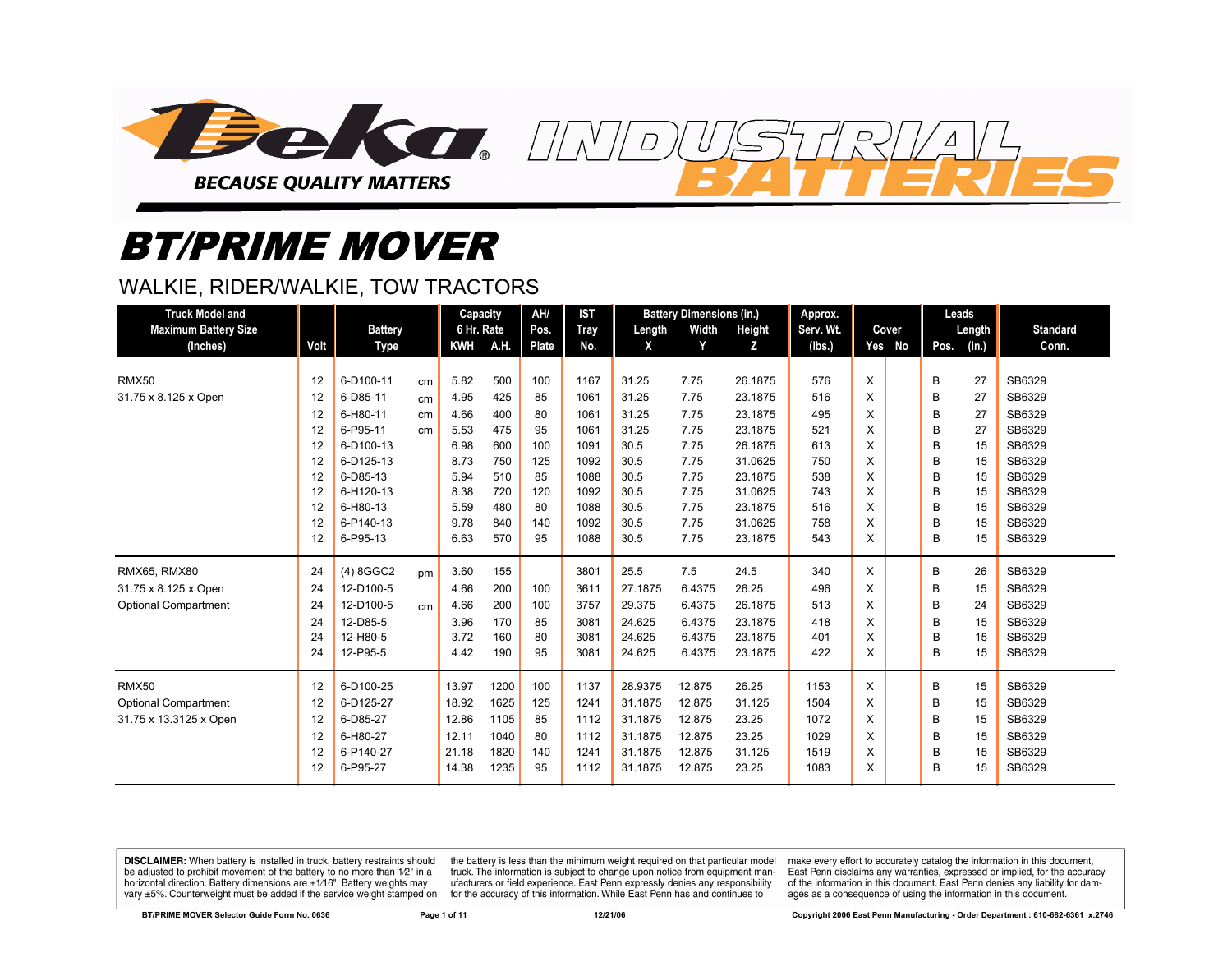| <b>Truck Model and</b>      |      |                |    | Capacity     |      | AH/   | <b>IST</b>   |               | <b>Battery Dimensions (in.)</b> |         | Approx.   |   |        | Leads |          |                 |
|-----------------------------|------|----------------|----|--------------|------|-------|--------------|---------------|---------------------------------|---------|-----------|---|--------|-------|----------|-----------------|
| <b>Maximum Battery Size</b> |      | <b>Battery</b> |    | 6 Hr. Rate   |      | Pos.  | <b>Tray</b>  | Length        | Width                           | Height  | Serv. Wt. |   | Cover  |       | Length   | <b>Standard</b> |
| (Inches)                    | Volt | <b>Type</b>    |    | <b>KWH</b>   | A.H. | Plate | No.          | X             | Y                               | z       | (lbs.)    |   | Yes No | Pos.  | (in.)    | Conn.           |
|                             |      |                |    |              |      |       |              |               |                                 |         |           |   |        |       |          |                 |
| <b>PX40, PX40R</b>          | 12   | 6-D160-9       |    | 7.45         | 640  | 160   | 1012         | 26.4375       | 7.25                            | 31.0625 | 673       | X |        | B     | 15       | SB6325          |
| 31.375 x 8 x Open           | 12   | 6-D100-13      |    | 6.98         | 600  | 100   | 1091         | 30.5          | 7.75                            | 26.1875 | 613       | X |        | B     | 15       | SB6325          |
|                             | 12   | 6-D125-13      |    | 8.73         | 750  | 125   | 1092         | 30.5          | 7.75                            | 31.0625 | 750       | X |        | B     | 15       | SB6325          |
|                             | 12   | 6-D85-13       |    | 5.94         | 510  | 85    | 1088         | 30.5          | 7.75                            | 23.1875 | 538       | X |        | B     | 15       | SB6325          |
|                             | 12   | 6-H120-13      |    | 8.38         | 720  | 120   | 1092         | 30.5          | 7.75                            | 31.0625 | 743       | X |        | B     | 15       | SB6325          |
|                             | 12   | 6-H80-13       |    | 5.59         | 480  | 80    | 1088         | 30.5          | 7.75                            | 23.1875 | 516       | X |        | B     | 15       | SB6325          |
|                             | 12   | 6-P140-13      |    | 9.78         | 840  | 140   | 1092         | 30.5          | 7.75                            | 31.0625 | 758       | X |        | B     | 15       | SB6325          |
|                             | 12   | 6-P95-13       |    | 6.63         | 570  | 95    | 1088         | 30.5          | 7.75                            | 23.1875 | 543       | X |        | B     | 15       | SB6325          |
| <b>PMX</b>                  | 12   | 6-D85-9        | cm | 3.96         | 340  | 85    | 1157         | 26.75         | 7.75                            | 23.1875 | 436       | X |        | В     | 27       | SB6328          |
| 28.25 x 9 x 24              | 12   | 6-H80-9        | cm | 3.72         | 320  | 80    | 1157         | 26.75         | 7.75                            | 23.1875 | 419       | X |        | B     | 27       | SB6328          |
|                             | 12   | 6-P95-9        | cm | 4.42         | 380  | 95    | 1157         | 26.75         | 7.75                            | 23.1875 | 440       | X |        | B     | 27       | SB6328          |
|                             | 12   | 6-D85-11       |    | 4.95         | 425  | 85    | 1087         | 25.875        | 7.75                            | 23.1875 | 455       | X |        | B     | 15       | SB6328          |
|                             | 12   | 6-H80-11       |    | 4.66         | 400  | 80    | 1087         | 25.875        | 7.75                            | 23.1875 | 437       | X |        | B     | 15       | SB6328          |
|                             | 12   | 6-P95-11       |    | 5.53         | 475  | 95    | 1087         | 25.875        | 7.75                            | 23.1875 | 460       | X |        | B     | 15       | SB6328          |
| PMX, PMX45, PPT45           | 24   | 12-D85-5       | cm | 3.96         | 170  | 85    | 3167         | 24.25         | 8.3125                          | 23.1875 | 464       | X |        | В     | 24       | SB6329          |
| 28.25 x 9 x 24              | 24   | 12-H80-5       | cm | 3.72         | 160  | 80    | 3167         | 24.25         | 8.3125                          | 23.1875 | 445       | X |        | B     | 24       | SB6329          |
|                             | 24   | 12-P95-5       | cm | 4.42         | 190  | 95    | 3167         | 24.25         | 8.3125                          | 23.1875 | 469       | X |        | B     | 24       | SB6329          |
|                             | 24   | 12-D85-7       |    | 5.94         | 255  | 85    | 3042         | 25.25         | 8.5625                          | 23.1875 | 567       | X |        | B     | 15       | SB6329          |
|                             | 24   | 12-H80-7       |    | 5.59         | 240  | 80    | 3042         | 25.25         | 8.5625                          | 23.1875 | 544       | X |        | B     | 15       | SB6329          |
|                             | 24   | 12-P95-7       |    | 6.63         | 285  | 95    | 3042         | 25.25         | 8.5625                          | 23.1875 | 573       | X |        | B     | 15       | SB6329          |
| <b>PMX</b>                  | 12   | 6-D85-13       |    | 5.94         | 510  | 85    | 1088         | 30.5          | 7.75                            | 23.1875 | 538       | X |        | B     | 15       | SB6328          |
| <b>Optional Compartment</b> | 12   | 6-H80-13       |    | 5.59         | 480  | 80    | 1088         | 30.5          | 7.75                            | 23.1875 | 516       | X |        | B     | 15       | SB6328          |
| 31.25 x 9 x 24              | 12   | 6-P95-13       |    | 6.63         | 570  | 95    | 1088         | 30.5          | 7.75                            | 23.1875 | 543       | X |        | B     | 15       | SB6328          |
| PMX, PPT45, QMX             | 24   | 12-D85-7       |    | 5.94         | 255  | 85    | 3447         | 30.5          | 8.5625                          | 23.25   | 595       | X |        | В     | 15       | SB6329          |
| <b>Optional Compartment</b> | 24   | 12-D85-7       | cm | 5.94         | 255  | 85    | 3415         | 30.5          | 8.5625                          | 23.1875 | 606       | X |        | B     | 24       | SB6329          |
| $31.25 \times 9 \times 24$  | 24   | 12-D85-7       |    | 5.94         | 255  | 85    | 3042         | 25.25         | 8.5625                          | 23.1875 | 567       | X |        | B     | 15       | SB6329          |
|                             | 24   | 12-H80-7       |    | 5.59         | 240  | 80    | 3447         | 30.5          | 8.5625                          | 23.25   | 571       | X |        | B     | 15       | SB6329          |
|                             | 24   | 12-H80-7       |    |              | 240  | 80    |              |               | 8.5625                          | 23.1875 | 582       | X |        | B     |          | SB6329          |
|                             | 24   | 12-H80-7       | cm | 5.59<br>5.59 | 240  | 80    | 3415<br>3042 | 30.5<br>25.25 | 8.5625                          | 23.1875 | 544       | X |        | B     | 24<br>15 | SB6329          |
|                             | 24   | 12-P95-7       |    | 6.63         | 285  | 95    | 3447         | 30.5          | 8.5625                          | 23.25   | 601       | X |        | B     | 15       | SB6329          |
|                             | 24   | 12-P95-7       | cm | 6.63         | 285  | 95    | 3415         | 30.5          | 8.5625                          | 23.1875 | 612       | X |        | B     | 24       | SB6329          |
|                             | 24   | 12-P95-7       |    | 6.63         | 285  | 95    | 3042         | 25.25         | 8.5625                          | 23.1875 | 573       | X |        | B     | 15       | SB6329          |
|                             |      |                |    |              |      |       |              |               |                                 |         |           |   |        |       |          |                 |

**DISCLAIMER:** When battery is installed in truck, battery restraints should be adjusted to prohibit movement of the battery to no more than 1/2" in a be added in the behavior of the behavior of the behavior of the behavior of the behavior of the behavior of the behavior of the behavior of the service weight sharped on vary  $\pm$ 5%. Counterweight must be added if the ser

the battery is less than the minimum weight required on that particular model<br>truck. The information is subject to change upon notice from equipment manufacturers or field experience. East Penn expressly denies any responsibility for the accuracy of this information. While East Penn has and continues to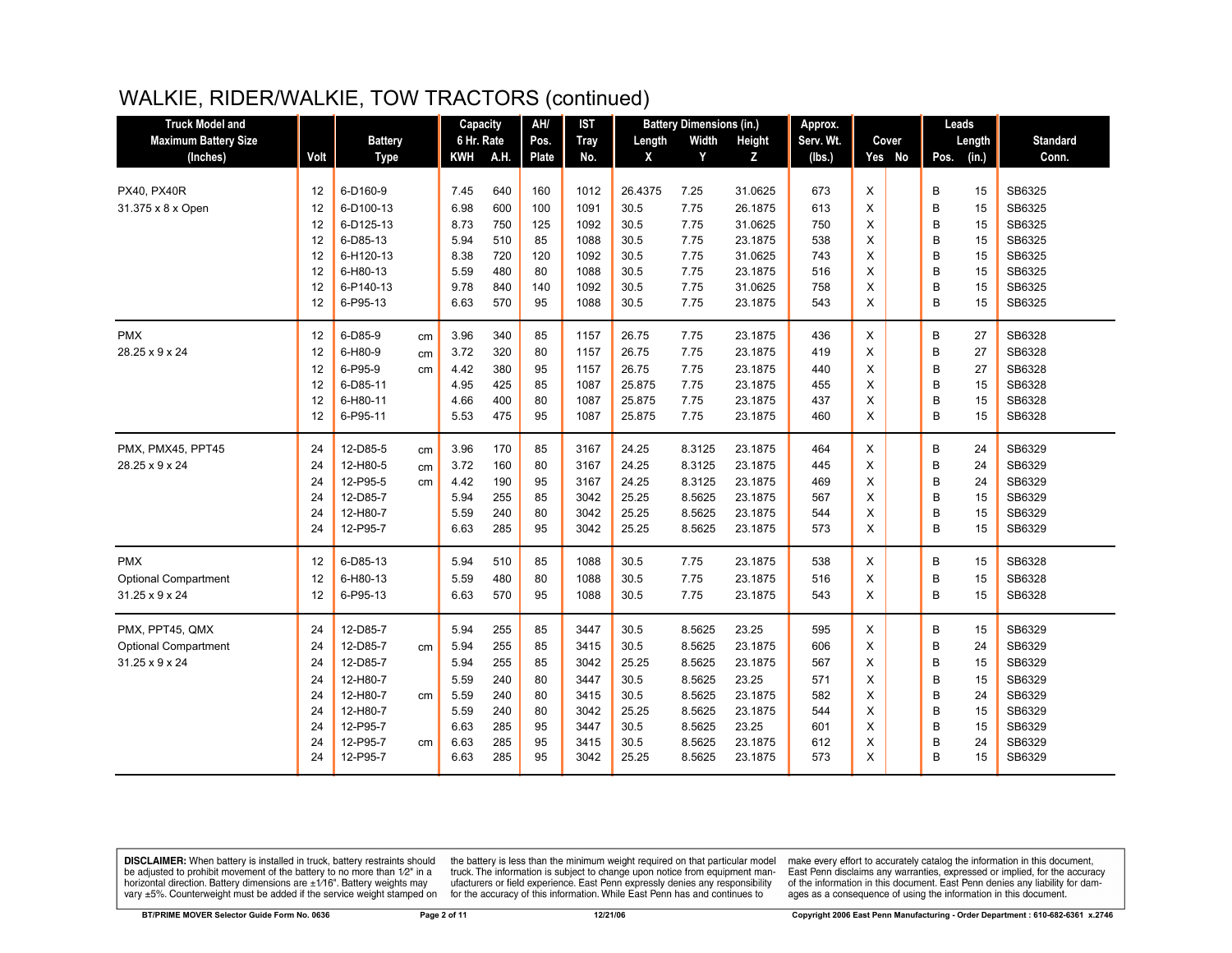| <b>Truck Model and</b>      |      |                |    | Capacity   |      | AH/   | IST         |         | <b>Battery Dimensions (in.)</b> |         | Approx.   |        | Leads         |                 |
|-----------------------------|------|----------------|----|------------|------|-------|-------------|---------|---------------------------------|---------|-----------|--------|---------------|-----------------|
| <b>Maximum Battery Size</b> |      | <b>Battery</b> |    | 6 Hr. Rate |      | Pos.  | <b>Tray</b> | Length  | Width                           | Height  | Serv. Wt. | Cover  | Length        | <b>Standard</b> |
| (Inches)                    | Volt | <b>Type</b>    |    | <b>KWH</b> | A.H. | Plate | No.         | X       | Y                               | z       | (lbs.)    | Yes No | (in.)<br>Pos. | Conn.           |
|                             |      |                |    |            |      |       |             |         |                                 |         |           |        |               |                 |
| PMX1, PMX2                  | 12   | 6-D85-9        | cm | 3.96       | 340  | 85    | 1157        | 26.75   | 7.75                            | 23.1875 | 436       | X      | В<br>27       | SB6325          |
| 29 x 8.75 x 26.5            | 12   | 6-H80-9        | cm | 3.72       | 320  | 80    | 1157        | 26.75   | 7.75                            | 23.1875 | 419       | X      | B<br>27       | SB6325          |
|                             | 12   | 6-P95-9        | cm | 4.42       | 380  | 95    | 1157        | 26.75   | 7.75                            | 23.1875 | 440       | X      | B<br>27       | SB6325          |
|                             | 12   | 6-D100-11      |    | 5.82       | 500  | 100   | 1089        | 25.875  | 7.75                            | 26.1875 | 522       | X      | B<br>15       | SB6325          |
|                             | 12   | 6-D85-11       |    | 4.95       | 425  | 85    | 1087        | 25.875  | 7.75                            | 23.1875 | 455       | X      | B<br>15       | SB6325          |
|                             | 12   | 6-H80-11       |    | 4.66       | 400  | 80    | 1087        | 25.875  | 7.75                            | 23.1875 | 437       | X      | B<br>15       | SB6325          |
|                             | 12   | 6-P95-11       |    | 5.53       | 475  | 95    | 1087        | 25.875  | 7.75                            | 23.1875 | 460       | X      | B<br>15       | SB6325          |
| PMX1, PMX2                  | 24   | 12-D85-5       | cm | 3.96       | 170  | 85    | 3167        | 24.25   | 8.3125                          | 23.1875 | 464       | X      | B<br>24       | SB6325          |
| 29 x 8.75 x 26.5            | 24   | 12-H80-5       | cm | 3.72       | 160  | 80    | 3167        | 24.25   | 8.3125                          | 23.1875 | 445       | X      | B<br>24       | SB6325          |
|                             | 24   | 12-P95-5       | cm | 4.42       | 190  | 95    | 3167        | 24.25   | 8.3125                          | 23.1875 | 469       | X      | B<br>24       | SB6325          |
|                             | 24   | 12-D100-7      |    | 6.98       | 300  | 100   | 3123        | 25.3125 | 8.5625                          | 26.1875 | 649       | X      | B<br>15       | SB6325          |
|                             | 24   | 12-D85-7       |    | 5.94       | 255  | 85    | 3042        | 25.25   | 8.5625                          | 23.1875 | 567       | X      | B<br>15       | SB6325          |
|                             | 24   | 12-H80-7       |    | 5.59       | 240  | 80    | 3042        | 25.25   | 8.5625                          | 23.1875 | 544       | X      | B<br>15       | SB6325          |
|                             | 24   | 12-P95-7       |    | 6.63       | 285  | 95    | 3042        | 25.25   | 8.5625                          | 23.1875 | 573       | X      | B<br>15       | SB6325          |
| MX50, MX65, PE45, PE4SR     | 12   | 6-D100-11      | cm | 5.82       | 500  | 100   | 1167        | 31.25   | 7.75                            | 26.1875 | 576       | X      | В<br>27       | SB6325          |
| PE60, PE60R, PE60W, PE80    | 12   | 6-D85-11       | cm | 4.95       | 425  | 85    | 1061        | 31.25   | 7.75                            | 23.1875 | 516       | X      | B<br>27       | SB6325          |
| RX50, RX65, SN20, SN30      | 12   | 6-H80-11       | cm | 4.66       | 400  | 80    | 1061        | 31.25   | 7.75                            | 23.1875 | 495       | X      | B<br>27       | SB6325          |
| <b>TES0, TT50</b>           | 12   | 6-P95-11       | cm | 5.53       | 475  | 95    | 1061        | 31.25   | 7.75                            | 23.1875 | 521       | X      | B<br>27       | SB6325          |
| 32 x 8 x Open               | 12   | 6-D100-13      |    | 6.98       | 600  | 100   | 1091        | 30.5    | 7.75                            | 26.1875 | 613       | X      | B<br>15       | SB6325          |
|                             | 12   | 6-D125-13      |    | 8.73       | 750  | 125   | 1092        | 30.5    | 7.75                            | 31.0625 | 750       | X      | B<br>15       | SB6325          |
|                             | 12   | 6-D85-13       |    | 5.94       | 510  | 85    | 1088        | 30.5    | 7.75                            | 23.1875 | 538       | X      | B<br>15       | SB6325          |
|                             | 12   | 6-H120-13      |    | 8.38       | 720  | 120   | 1092        | 30.5    | 7.75                            | 31.0625 | 743       | X      | B<br>15       | SB6325          |
|                             | 12   | 6-H80-13       |    | 5.59       | 480  | 80    | 1088        | 30.5    | 7.75                            | 23.1875 | 516       | X      | B<br>15       | SB6325          |
|                             | 12   | 6-P140-13      |    | 9.78       | 840  | 140   | 1092        | 30.5    | 7.75                            | 31.0625 | 758       | X      | B<br>15       | SB6325          |
|                             | 12   | 6-P95-13       |    | 6.63       | 570  | 95    | 1088        | 30.5    | 7.75                            | 23.1875 | 543       | X      | B<br>15       | SB6325          |
| HT45, HT60, HT60W           | 24   | 12-D100-11     | cm | 11.64      | 500  | 100   | 3539        | 31.375  | 12.875                          | 26.25   | 1068      | X      | В<br>30       | SB6325          |
| HT80W, HX65, HX80, MX50     | 24   | 12-D85-11      | cm | 9.89       | 425  | 85    | 3163        | 31.375  | 12.875                          | 23.25   | 965       | X      | B<br>30       | SB6325          |
| MX65, PE45, PE45R, PE60     | 24   | 12-H80-11      | cm | 9.31       | 400  | 80    | 3163        | 31.375  | 12.875                          | 23.25   | 926       | X      | B<br>30       | SB6325          |
| PE60R, PE60W, PE80          | 24   | 12-P95-11      | cm | 11.06      | 475  | 95    | 3163        | 31.375  | 12.875                          | 23.25   | 975       | X      | B<br>30       | SB6325          |
| RMX50, RX50, RX65, SN20     | 24   | 12-D100-13     |    | 13.97      | 600  | 100   | 3015        | 30.5625 | 12.75                           | 26.25   | 1188      | X      | B<br>15       | SB6325          |
| SN30, SN40, SR30, TE70      | 24   | 12-D125-13     |    | 17.46      | 750  | 125   | 3008        | 30.5625 | 12.75                           | 31.125  | 1455      | X      | B<br>15       | SB6325          |
| <b>TT70</b>                 | 24   | 12-D85-13      |    | 11.87      | 510  | 85    | 3019        | 30.5625 | 12.75                           | 23.25   | 1049      | X      | B<br>15       | SB6325          |
| 32 x 13.5 x Open            | 24   | 12-H120-13     |    | 16.76      | 720  | 120   | 3008        | 30.5625 | 12.75                           | 31.125  | 1440      | X      | B<br>15       | SB6325          |
|                             | 24   | 12-H80-13      |    | 11.17      | 480  | 80    | 3019        | 30.5625 | 12.75                           | 23.25   | 1007      | X      | B<br>15       | SB6325          |
|                             | 24   | 12-P140-13     |    | 19.56      | 840  | 140   | 3008        | 30.5625 | 12.75                           | 31.125  | 1470      | X      | B<br>15       | SB6325          |
|                             | 24   | 12-P95-13      |    | 13.27      | 570  | 95    | 3019        | 30.5625 | 12.75                           | 23.25   | 1059      | X      | B<br>15       | SB6325          |
|                             |      |                |    |            |      |       |             |         |                                 |         |           |        |               |                 |

**DISCLAIMER:** When battery is installed in truck, battery restraints should be adjusted to prohibit movement of the battery to no more than 1/2" in a horizontal direction. Battery dimensions are  $\pm 1/16$ ". Battery weights may vary ±5%. Counterweight must be added if the service weight stamped on

the battery is less than the minimum weight required on that particular model<br>truck. The information is subject to change upon notice from equipment manufacturers or field experience. East Penn expressly denies any responsibility for the accuracy of this information. While East Penn has and continues to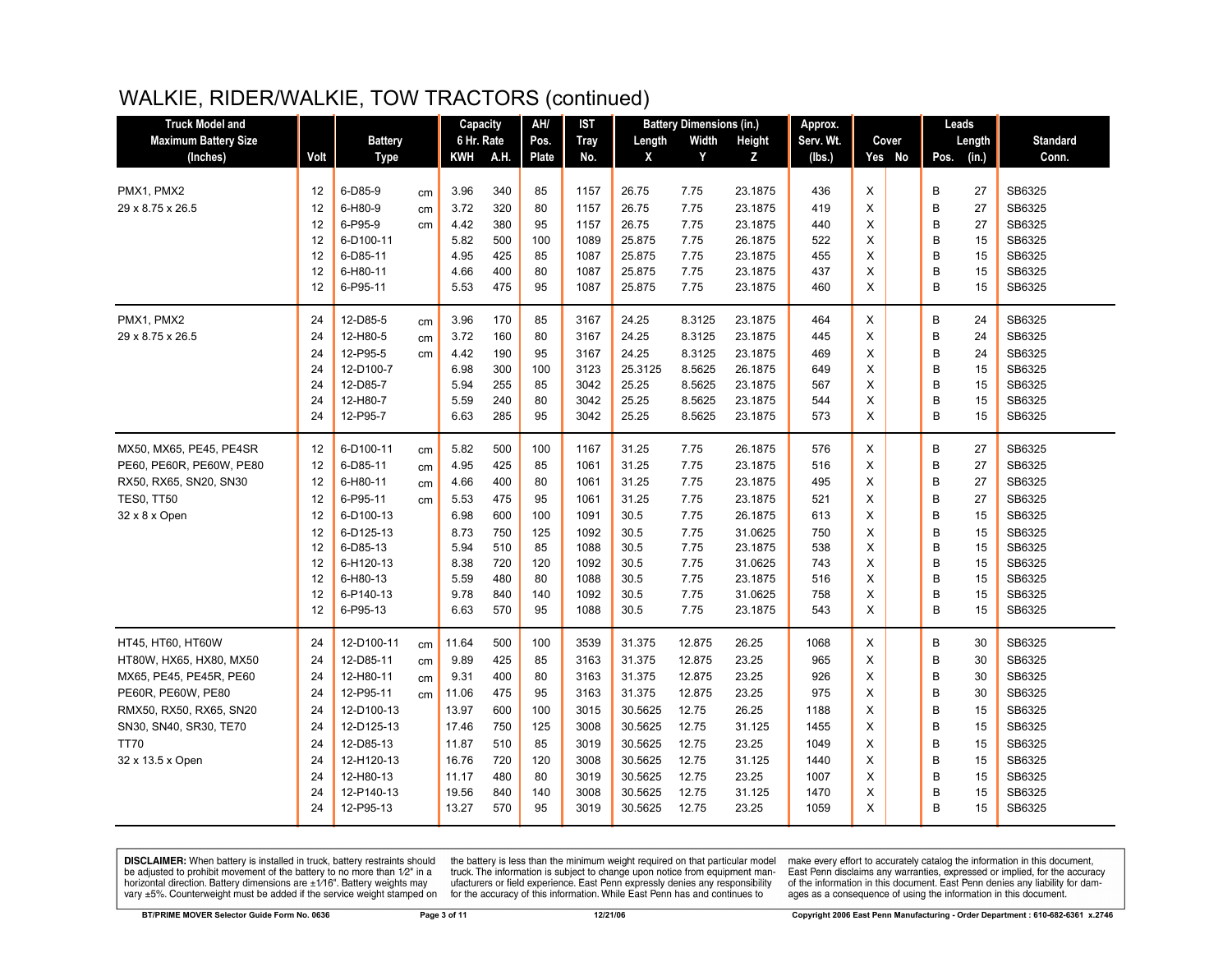| <b>Truck Model and</b>      |      |                  |       | Capacity   | AH/   | <b>IST</b>  |         | <b>Battery Dimensions (in.)</b> |         | Approx.   |   |        | Leads |        |                 |
|-----------------------------|------|------------------|-------|------------|-------|-------------|---------|---------------------------------|---------|-----------|---|--------|-------|--------|-----------------|
| <b>Maximum Battery Size</b> |      | <b>Battery</b>   |       | 6 Hr. Rate | Pos.  | <b>Tray</b> | Length  | Width                           | Height  | Serv. Wt. |   | Cover  |       | Length | <b>Standard</b> |
| (Inches)                    | Volt | <b>Type</b>      | KWH   | A.H.       | Plate | No.         | X       | Y                               | z       | (lbs.)    |   | Yes No | Pos.  | (in.)  | Conn.           |
|                             |      |                  |       |            |       |             |         |                                 |         |           |   |        |       |        |                 |
| SC20, SC25, SC30            | 12   | 6-D85-25         | 11.87 | 1020       | 85    | 1228        | 28.9375 | 12.875                          | 23.25   | 1002      | X |        | B     | 15     | SB6328          |
| 31.1875 x 13.75 x 24.625    | 12   | 6-H80-25         | 11.17 | 960        | 80    | 1228        | 28.9375 | 12.875                          | 23.25   | 962       | X |        | B     | 15     | SB6328          |
|                             | 12   | 6-P95-25         | 13.27 | 1140       | 95    | 1228        | 28.9375 | 12.875                          | 23.25   | 1012      | X |        | B     | 15     | SB6328          |
| SC20, SC25, SC30, SC40      | 24   | 12-D85-11        | 9.89  | 425        | 85    | 3414        | 30.6875 | 13.1875                         | 23.25   | 960       | X |        | В     | 15     | SB6329          |
| 31.1875 x 13.75 x 24.625    | 24   | 12-H80-11        | 9.31  | 400        | 80    | 3414        | 30.6875 | 13.1875                         | 23.25   | 922       | X |        | B     | 15     | SB6329          |
|                             | 24   | 12-P95-11        | 11.06 | 475        | 95    | 3414        | 30.6875 | 13.1875                         | 23.25   | 970       | X |        | B     | 15     | SB6329          |
|                             | 24   | 12-D85-13        | 11.87 | 510        | 85    | 3019        | 30.5625 | 12.75                           | 23.25   | 1049      | X |        | B     | 15     | SB6329          |
|                             | 24   | 12-H80-13        | 11.17 | 480        | 80    | 3019        | 30.5625 | 12.75                           | 23.25   | 1007      | X |        | B     | 15     | SB6329          |
|                             | 24   | 12-P95-13        | 13.27 | 570        | 95    | 3019        | 30.5625 | 12.75                           | 23.25   | 1059      | X |        | B     | 15     | SB6329          |
| CSX20, CSX30, CSX40         | 24   | 12-D100-11<br>cm | 11.64 | 500        | 100   | 3539        | 31.375  | 12.875                          | 26.25   | 1068      | X |        | B     | 30     | SB6329          |
| WRX30, WSX30, WSX40         | 24   | 12-D100-13       | 13.97 | 600        | 100   | 3015        | 30.5625 | 12.75                           | 26.25   | 1188      | X |        | B     | 20     | SB6329          |
| 32.3125 x 13.3125 x Open    | 24   | 12-D125-13       | 17.46 | 750        | 125   | 3008        | 30.5625 | 12.75                           | 31.125  | 1455      | X |        | B     | 20     | SB6329          |
|                             | 24   | 12-D85-13        | 11.87 | 510        | 85    | 3019        | 30.5625 | 12.75                           | 23.25   | 1049      | X |        | B     | 20     | SB6329          |
|                             | 24   | 12-H120-13       | 16.76 | 720        | 120   | 3008        | 30.5625 | 12.75                           | 31.125  | 1440      | X |        | B     | 20     | SB6329          |
|                             | 24   | 12-H80-13        | 11.17 | 480        | 80    | 3019        | 30.5625 | 12.75                           | 23.25   | 1007      | X |        | B     | 20     | SB6329          |
|                             | 24   | 12-P140-13       | 19.56 | 840        | 140   | 3008        | 30.5625 | 12.75                           | 31.125  | 1470      | X |        | B     | 20     | SB6329          |
|                             | 24   | 12-P95-13        | 13.27 | 570        | 95    | 3019        | 30.5625 | 12.75                           | 23.25   | 1059      | X |        | B     | 20     | SB6329          |
| CMX60, CMX80, HMX50         | 24   | 12-D100-11<br>cm | 11.64 | 500        | 100   | 3539        | 31.375  | 12.875                          | 26.25   | 1068      | X |        | В     | 30     | SB6329          |
| HMX65, HMX80, RMX65         | 24   | 12-D100-13       | 13.97 | 600        | 100   | 3015        | 30.5625 | 12.75                           | 26.25   | 1188      | X |        | В     | 15     | SB6329          |
| RMX80, TMX                  | 24   | 12-D125-13       | 17.46 | 750        | 125   | 3008        | 30.5625 | 12.75                           | 31.125  | 1455      | X |        | B     | 15     | SB6329          |
| 31.75 x 13.3125 x Open      | 24   | 12-D85-13        | 11.87 | 510        | 85    | 3019        | 30.5625 | 12.75                           | 23.25   | 1049      | X |        | B     | 15     | SB6329          |
|                             | 24   | 12-H120-13       | 16.76 | 720        | 120   | 3008        | 30.5625 | 12.75                           | 31.125  | 1440      | X |        | B     | 15     | SB6329          |
|                             | 24   | 12-H80-13        | 11.17 | 480        | 80    | 3019        | 30.5625 | 12.75                           | 23.25   | 1007      | X |        | B     | 15     | SB6329          |
|                             | 24   | 12-P140-13       | 19.56 | 840        | 140   | 3008        | 30.5625 | 12.75                           | 31.125  | 1470      | X |        | B     | 15     | SB6329          |
|                             | 24   | 12-P95-13        | 13.27 | 570        | 95    | 3019        | 30.5625 | 12.75                           | 23.25   | 1059      | X |        | B     | 15     | SB6329          |
| <b>CSX10. WSX22</b>         | 24   | 12-D100-7        | 6.98  | 300        | 100   | 3346        | 30.5    | 8.5625                          | 26.1875 | 686       | X |        | В     | 20     | SB6329          |
| 32.3125 x 9 x Open          | 24   | 12-D100-7        | 6.98  | 300        | 100   | 3123        | 25.3125 | 8.5625                          | 26.1875 | 649       | X |        | В     | 20     | SB6329          |
|                             | 24   | 12-D85-7<br>cm   | 5.94  | 255        | 85    | 3415        | 30.5    | 8.5625                          | 23.1875 | 606       | X |        | B     | 24     | SB6329          |
|                             | 24   | 12-D85-7         | 5.94  | 255        | 85    | 3042        | 25.25   | 8.5625                          | 23.1875 | 567       | X |        | B     | 20     | SB6329          |
|                             | 24   | 12-H80-7<br>cm   | 5.59  | 240        | 80    | 3415        | 30.5    | 8.5625                          | 23.1875 | 582       | X |        | B     | 24     | SB6329          |
|                             | 24   | 12-H80-7         | 5.59  | 240        | 80    | 3042        | 25.25   | 8.5625                          | 23.1875 | 544       | X |        | B     | 20     | SB6329          |
|                             | 24   | 12-P95-7<br>cm   | 6.63  | 285        | 95    | 3415        | 30.5    | 8.5625                          | 23.1875 | 612       | X |        | B     | 24     | SB6329          |
|                             | 24   | 12-P95-7         | 6.63  | 285        | 95    | 3042        | 25.25   | 8.5625                          | 23.1875 | 573       | X |        | B     | 20     | SB6329          |
|                             |      |                  |       |            |       |             |         |                                 |         |           |   |        |       |        |                 |

**DISCLAIMER:** When battery is installed in truck, battery restraints should be adjusted to prohibit movement of the battery to no more than  $1/2$ " in a horizontal direction. Battery dimensions are  $\pm 1/16$ ". Battery weig vary ±5%. Counterweight must be added if the service weight stamped on

the battery is less than the minimum weight required on that particular model<br>truck. The information is subject to change upon notice from equipment manufacturers or field experience. East Penn expressly denies any responsibility for the accuracy of this information. While East Penn has and continues to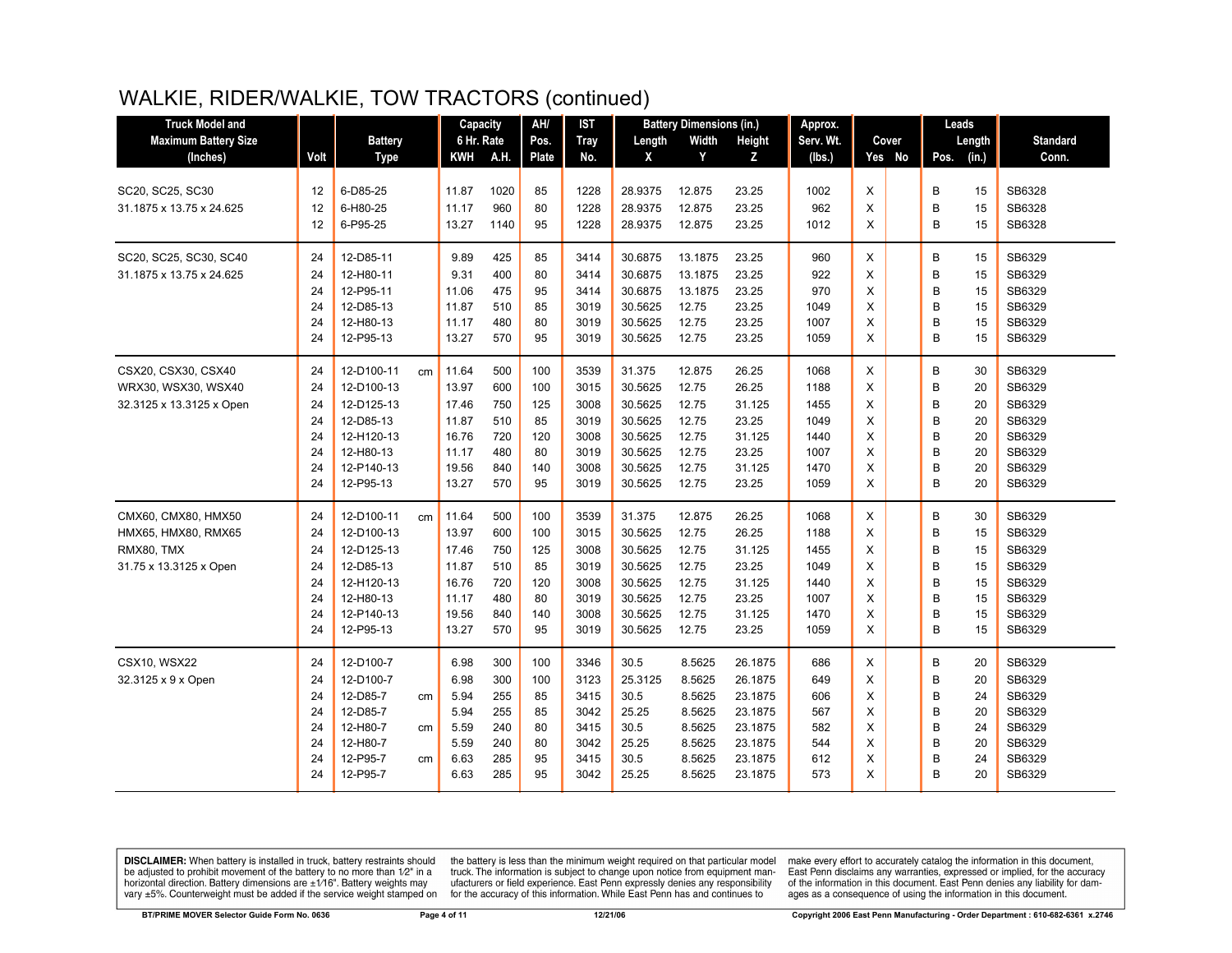| <b>Truck Model and</b>      |             |                |    | Capacity   |      | AH/   | <b>IST</b>  |         | <b>Battery Dimensions (in.)</b> |         | Approx.   |                   |       |      | Leads  |                 |
|-----------------------------|-------------|----------------|----|------------|------|-------|-------------|---------|---------------------------------|---------|-----------|-------------------|-------|------|--------|-----------------|
| <b>Maximum Battery Size</b> |             | <b>Battery</b> |    | 6 Hr. Rate |      | Pos.  | <b>Tray</b> | Length  | Width                           | Height  | Serv. Wt. |                   | Cover |      | Length | <b>Standard</b> |
| (Inches)                    | <b>Volt</b> | Type           |    | KWH        | A.H. | Plate | No.         |         |                                 |         | (lbs.)    | Yes               | No    | Pos. | (in.)  | Conn.           |
|                             |             |                |    |            |      |       |             |         |                                 |         |           |                   |       |      |        |                 |
| <b>WSX20, WSX25</b>         | 24          | (4) 8GGC2      | pm | 3.60       | 155  |       | 3800        | 25.5    | 8.5625                          | 24.5    | 340       | X                 |       | B    | 26     | SB6329          |
| 27.375 x 9 x Open           | 24          | 12-D100-5      | cm | 4.66       | 200  | 100   | 3526        | 24.25   | 8.3125                          | 26.1875 | 514       | X                 |       | B    | 24     | SB6329          |
|                             | 24          | 12-D100-7      |    | 6.98       | 300  | 100   | 3123        | 25.3125 | 8.5625                          | 26.1875 | 649       | $\sqrt{}$<br>ㅅ    |       | B    | 15     | SB6329          |
|                             | 24          | 12-D85-7       |    | 5.94       | 255  | 85    | 3042        | 25.25   | 8.5625                          | 23.1875 | 567       | $\checkmark$<br>v |       | B    | 15     | SB6329          |
|                             | 24          | 12-H80-7       |    | 5.59       | 240  | 80    | 3042        | 25.25   | 8.5625                          | 23.1875 | 544       | $\sqrt{}$<br>ᄉ    |       | B    | 15     | SB6329          |
|                             | 24          | 12-P95-7       |    | 6.63       | 285  | 95    | 3042        | 25.25   | 8.5625                          | 23.1875 | 573       | $\checkmark$<br>⋏ |       | B    | 15     | SB6329          |
|                             |             |                |    |            |      |       |             |         |                                 |         |           |                   |       |      |        |                 |

cm - Charge-Mate includes on board charger.

pm - Powr-Mate includes on board charger.

H - Designates (H-Series battery type), Hydrasaver Product - Extended Watering Series.

# ORDER SELECTORS

| <b>Truck Model and</b>                                |                      |                                                      | Capacity                         |                          | AH/                      | <b>IST</b>                   |                                          | <b>Battery Dimensions (in.)</b>       |                                          | Approx.                      |                  |                  | Leads                |                                      |
|-------------------------------------------------------|----------------------|------------------------------------------------------|----------------------------------|--------------------------|--------------------------|------------------------------|------------------------------------------|---------------------------------------|------------------------------------------|------------------------------|------------------|------------------|----------------------|--------------------------------------|
| <b>Maximum Battery Size</b>                           |                      | <b>Battery</b>                                       | 6 Hr. Rate                       |                          | Pos.                     | <b>Tray</b>                  | Length                                   | Width                                 | Height                                   | Serv. Wt.                    | Cover            |                  | Length               | <b>Standard</b>                      |
| (Inches)                                              | Volt                 | Type                                                 | KWH                              | A.H.                     | Plate                    | No.                          | X                                        | Y                                     | z                                        | (lbs.)                       | Yes No           | Pos.             | (in.)                | Conn.                                |
| OE15C<br>32 x 8 x 26.5                                | 12<br>12<br>12<br>12 | 6-D100-13<br>6-D85-13<br>6-H80-13<br>6-P95-13        | 6.98<br>5.94<br>5.59<br>6.63     | 600<br>510<br>480<br>570 | 100<br>85<br>80<br>95    | 1047<br>1069<br>1069<br>1069 | 30.875<br>30.5625<br>30.5625<br>30.5625  | 7.75<br>7.75<br>7.75<br>7.75          | 25.5625<br>22.5625<br>22.5625<br>22.5625 | 566<br>578<br>555<br>584     | X<br>X<br>X<br>X | B<br>B<br>B<br>в | 15<br>15<br>15<br>15 | SB6325<br>SB6325<br>SB6325<br>SB6325 |
| OE15C<br>32 x 8 x 26.5<br>Min. Battery Wt. - 500 lbs. | 24<br>24<br>24       | 12-D85-5<br>12-H80-5<br>12-P95-5                     | 3.96<br>3.72<br>4.42             | 170<br>160<br>190        | 85<br>80<br>95           | 3383<br>3383<br>3383         | 24.75<br>24.75<br>24.75                  | 7.5<br>7.5<br>7.5                     | 22.5625<br>22.5625<br>22.5625            | 426<br>409<br>430            | X<br>X<br>X      | B<br>B<br>B      | 15<br>15<br>15       | SB6325<br>SB6325<br>SB6325           |
| OE15C<br>32 x 13.5 x 26.5                             | 12<br>12<br>12       | 6-D85-25<br>6-H80-25<br>6-P95-25                     | 11.87<br>11.17<br>13.27          | 1020<br>960<br>1140      | 85<br>80<br>95           | 1031<br>1031<br>1031         | 28.9375<br>28.9375<br>28.9375            | 12.875<br>12.875<br>12.875            | 22.625<br>22.625<br>22.625               | 983<br>944<br>993            | X<br>X<br>X      | B<br>B<br>B      | 15<br>15<br>15       | SB6325<br>SB6325<br>SB6325           |
| OE15C<br>32 x 13.5 x 26.5                             | 24<br>24<br>24<br>24 | 12-D100-13<br>12-D85-13<br>12-H80-13<br>12-P95-13    | 13.97<br>11.87<br>11.17<br>13.27 | 600<br>510<br>480<br>570 | 100<br>85<br>80<br>95    | 3104<br>3082<br>3082<br>3082 | 30.5625<br>30.5625<br>30.5625<br>30.5625 | 12.75<br>12.75<br>12.75<br>12.75      | 25.625<br>22.625<br>22.625<br>22.625     | 1165<br>1025<br>984<br>1035  | X<br>X<br>X<br>X | B<br>B<br>B<br>в | 15<br>15<br>15<br>15 | SB6329<br>SB6329<br>SB6329<br>SB6329 |
| OE30, OE30B, OE30C, OE35<br>36.25 x 13.875 x 31.5625  | 24<br>24<br>24<br>24 | 12-D160-11<br>12-D125-15<br>12-H120-15<br>12-P140-15 | 18.62<br>20.37<br>19.56<br>22.81 | 800<br>875<br>840<br>980 | 160<br>125<br>120<br>140 | 3025<br>3036<br>3036<br>3036 | 35.0625<br>35.0625<br>35.0625<br>35.0625 | 13.1875<br>12.875<br>12.875<br>12.875 | 30.5<br>30.5<br>30.5<br>30.5             | 1647<br>1651<br>1634<br>1668 | X<br>X<br>X<br>X | B<br>B<br>в<br>в | 18<br>18<br>18<br>18 | SB6322<br>SB6322<br>SB6322<br>SB6322 |

**DISCLAIMER:** When battery is installed in truck, battery restraints should be adjusted to prohibit movement of the battery to no more than 1/2" in a horizontal direction. Battery dimensions are  $\pm 1/16$ ". Battery weights may vary ±5%. Counterweight must be added if the service weight stamped on

the battery is less than the minimum weight required on that particular model<br>truck. The information is subject to change upon notice from equipment manufacturers or field experience. East Penn expressly denies any responsibility for the accuracy of this information. While East Penn has and continues to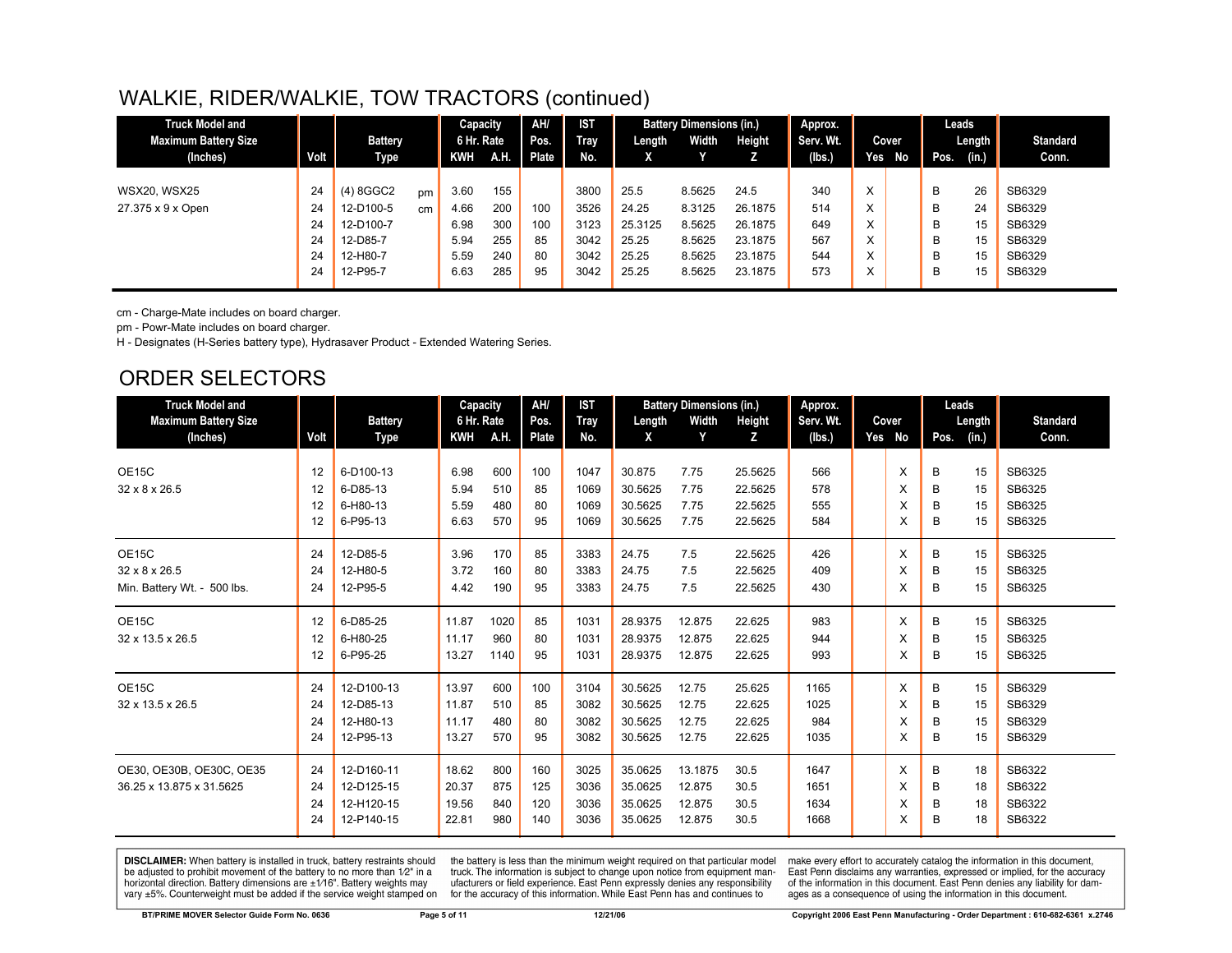# ORDER SELECTORS (continued)

| <b>Truck Model and</b><br><b>Maximum Battery Size</b><br>(Inches) | Volt <sub>b</sub> | <b>Battery</b><br><b>Type</b>          | Capacity<br>6 Hr. Rate<br>KWH | <b>A.H.</b>       | AH/<br>Pos.<br><b>Plate</b> | <b>IST</b><br><b>Tray</b><br>No. | Length                        | <b>Battery Dimensions (in.)</b><br>Width | Height                        | Approx.<br>Serv. Wt.<br>(Ibs.) | Yes. | <b>Cover</b><br>No          | Leads<br>Pos. | Length<br>(in.) | <b>Standard</b><br>Conn.   |
|-------------------------------------------------------------------|-------------------|----------------------------------------|-------------------------------|-------------------|-----------------------------|----------------------------------|-------------------------------|------------------------------------------|-------------------------------|--------------------------------|------|-----------------------------|---------------|-----------------|----------------------------|
| OE30C, OE35<br>38.25 x 13.875 x 31.5625                           | 36<br>36<br>36    | 18-D125-11<br>18-H120-11<br>18-P140-11 | 21.83<br>20.95<br>24.44       | 625<br>600<br>700 | 125<br>120<br>140           | 6016<br>6016<br>6016             | 37.8125<br>37.8125<br>37.8125 | 13.3125<br>13.3125<br>13.3125            | 30.5625<br>30.5625<br>30.5625 | 1852<br>1833<br>1871           |      | v<br>́<br>⌒<br>$\cdot$<br>⌒ | B<br>B<br>в   | 18<br>18<br>18  | SB6320<br>SB6320<br>SB6320 |

H - Designates (H-Series battery type), Hydrasaver Product - Extended Watering Series.

# STAND-UP RIDERS, REACH

| <b>Truck Model and</b>      |      |                | Capacity   |      | AH/          | <b>IST</b> |         | <b>Battery Dimensions (in.)</b> |         | Approx.   |   |          | Leads |        |                 |
|-----------------------------|------|----------------|------------|------|--------------|------------|---------|---------------------------------|---------|-----------|---|----------|-------|--------|-----------------|
| <b>Maximum Battery Size</b> |      | <b>Battery</b> | 6 Hr. Rate |      | Pos.         | Tray       | Length  | Width                           | Height  | Serv. Wt. |   | Cover    |       | Length | <b>Standard</b> |
| (Inches)                    | Volt | Type           | <b>KWH</b> | A.H. | <b>Plate</b> | No.        | X       | Y                               | z       | (lbs.)    |   | Yes No   | Pos.  | (in.)  | Conn.           |
|                             |      |                |            |      |              |            |         |                                 |         |           |   |          |       |        |                 |
| RC20, RC25, RC30, RC40      | 24   | 12-D160-9      | 14.90      | 640  | 160          | 3007       | 35.062  | 10.937                          | 31.125  | 1417      | X |          | В     | 15     | SB6325          |
| 36.25 x 12 x 33.5           | 24   | 12-D125-13     | 17.46      | 750  | 125          | 3179       | 35.5625 | 11.5625                         | 31.125  | 1475      | X |          | B     | 15     | SB6325          |
|                             | 24   | 12-H120-13     | 16.76      | 720  | 120          | 3179       | 35.5625 | 11.5625                         | 31.125  | 1460      | X |          | B     | 15     | SB6325          |
|                             | 24   | 12-P140-13     | 19.56      | 840  | 140          | 3179       | 35.5625 | 11.5625                         | 31.125  | 1490      | X |          | B     | 15     | SB6325          |
| RR20, RR30, RS20, RS30      | 24   | 12-D160-9      | 14.90      | 640  | 160          | 3511       | 35.0625 | 10.9375                         | 30.5    | 1309      |   | $\times$ | В     | 15     | SB6325          |
| <b>RS40</b>                 | 24   | 12-D125-13     | 17.46      | 750  | 125          | 3176       | 35.5625 | 11.5625                         | 30.5    | 1457      |   | X        | B     | 15     | SB6325          |
| 36.25 x 12 x 33.5           | 24   | 12-H120-13     | 16.76      | 720  | 120          | 3176       | 35.5625 | 11.5625                         | 30.5    | 1442      |   | X        | В     | 15     | SB6325          |
|                             | 24   | 12-P140-13     | 19.56      | 840  | 140          | 3176       | 35.5625 | 11.5625                         | 30.5    | 1472      |   | X        | B     | 15     | SB6325          |
| RC30, RC40                  | 24   | 12-D160-13     | 22.35      | 960  | 160          | 3002       | 35.25   | 15.562                          | 31.1875 | 1965      | X |          | В     | 15     | SB6325          |
| 36.25 x 16.5 x 33.5         | 24   | 12-D125-15     | 20.37      | 875  | 125          | 3039       | 35.0625 | 12.875                          | 31.125  | 1674      | X |          | B     | 15     | SB6325          |
|                             | 24   | 12-H120-15     | 19.56      | 840  | 120          | 3039       | 35.0625 | 12.875                          | 31.125  | 1657      | X |          | B     | 15     | SB6325          |
|                             | 24   | 12-P140-15     | 22.81      | 980  | 140          | 3039       | 35.0625 | 12.875                          | 31.125  | 1691      | X |          | В     | 15     | SB6325          |
| RR20, RR30, RR30C, RR34     | 24   | 12-D160-13     | 22.35      | 960  | 160          | 3049       | 35.25   | 15.5625                         | 30.5625 | 1985      |   | $\times$ | В     | 15     | SB6325          |
| RR34B, RS20, RS30, RS40     | 24   | 12-D125-15     | 20.37      | 875  | 125          | 3036       | 35.0625 | 12.875                          | 30.5    | 1651      |   | X        | В     | 15     | SB6325          |
| 36.25 x 16.5 x 33.5         | 24   | 12-H120-15     | 19.56      | 840  | 120          | 3036       | 35.0625 | 12.875                          | 30.5    | 1634      |   | X        | В     | 15     | SB6325          |
|                             | 24   | 12-P140-15     | 22.81      | 980  | 140          | 3036       | 35.0625 | 12.875                          | 30.5    | 1668      |   | X        | В     | 15     | SB6325          |
| RR30, RR30B, RR30C, RR34    | 24   | 12-D160-11     | 18.62      | 800  | 160          | 3025       | 35.0625 | 13.1875                         | 30.5    | 1647      |   | X        | В     | 21     | SB6320          |
| RR34B, RR40, RR40B, RR45    | 24   | 12-D125-15     | 20.37      | 875  | 125          | 3036       | 35.0625 | 12.875                          | 30.5    | 1651      |   | X        | В     | 21     | SB6320          |
| RR45B, RR45DR, RR45DRZ      | 24   | 12-H120-15     | 19.56      | 840  | 120          | 3036       | 35.0625 | 12.875                          | 30.5    | 1634      |   | X        | В     | 21     | SB6320          |
| RR45Z, RS40, RS40B          | 24   | 12-P140-15     | 22.81      | 980  | 140          | 3036       | 35.0625 | 12.875                          | 30.5    | 1668      |   | X        | В     | 21     | SB6320          |
| RS40C, RS50, RS50B          | 24   | 12-D125-17     | 23.28      | 1000 | 125          | 3127       | 38.1875 | 13.5                            | 30.5625 | 1944      |   | X        | В     | 21     | SB6320          |
| 38.75 x 14.5 x 32           | 24   | 12-H120-17     | 22.35      | 960  | 120          | 3127       | 38.1875 | 13.5                            | 30.5625 | 1925      |   | X        | В     | 21     | SB6320          |
|                             | 24   | 12-P140-17     | 26.07      | 1120 | 140          | 3127       | 38.1875 | 13.5                            | 30.5625 | 1963      |   | X        | В     | 21     | SB6320          |

**DISCLAIMER:** When battery is installed in truck, battery restraints should be adjusted to prohibit movement of the battery to no more than 1/2" in a horizontal direction. Battery dimensions are ±1/16". Battery weights may vary ±5%. Counterweight must be added if the service weight stamped on

the battery is less than the minimum weight required on that particular model truck. The information is subject to change upon notice from equipment manufacturers or field experience. East Penn expressly denies any responsibility for the accuracy of this information. While East Penn has and continues to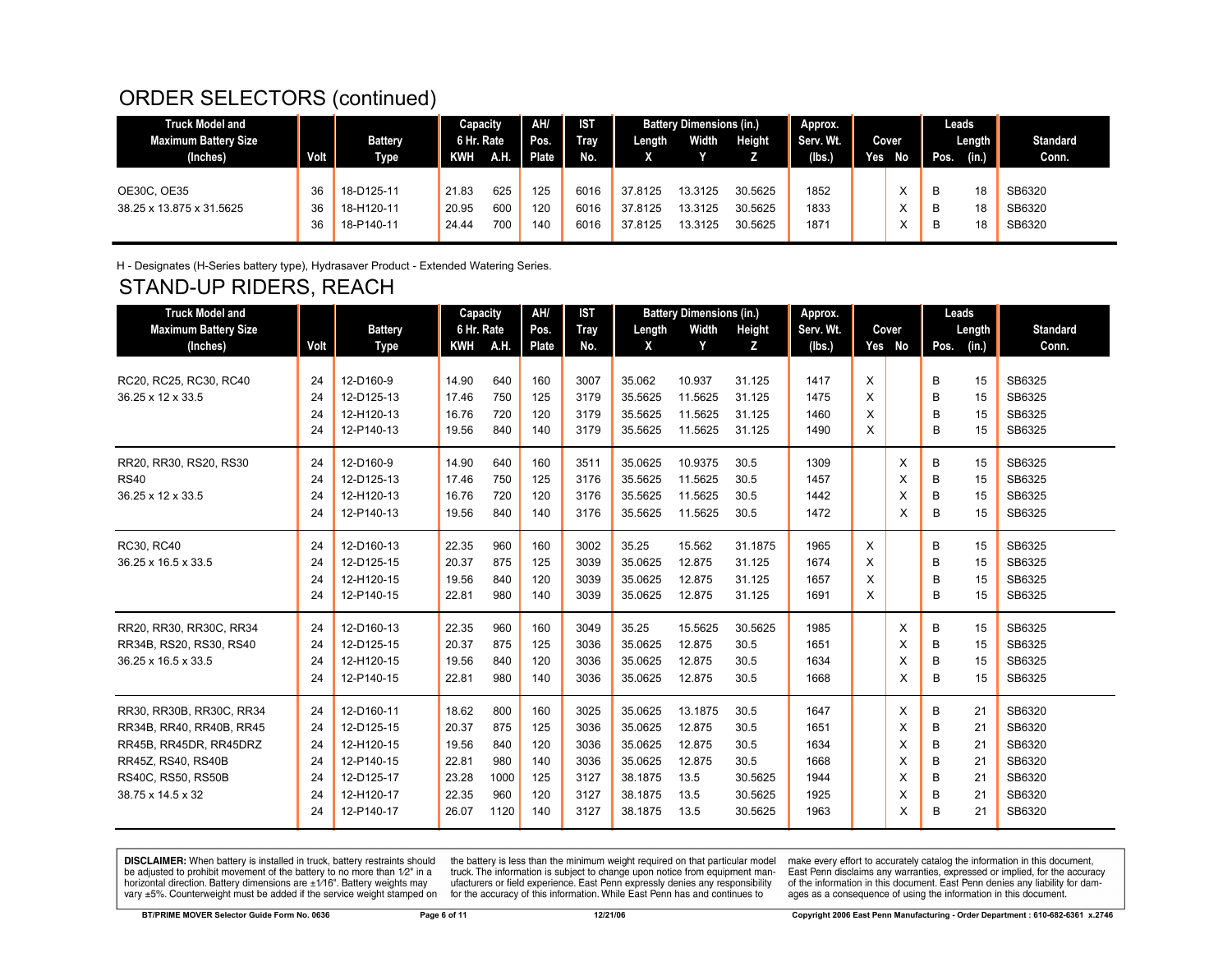## STAND-UP RIDERS, REACH (continued)

| <b>Truck Model and</b>                     |      |                  |       | Capacity   | AH/   | <b>IST</b>  |         | <b>Battery Dimensions (in.)</b> |         | Approx.   |        |      | Leads  |                 |
|--------------------------------------------|------|------------------|-------|------------|-------|-------------|---------|---------------------------------|---------|-----------|--------|------|--------|-----------------|
| <b>Maximum Battery Size</b>                |      | <b>Battery</b>   |       | 6 Hr. Rate | Pos.  | <b>Tray</b> | Length  | Width                           | Height  | Serv. Wt. | Cover  |      | Length | <b>Standard</b> |
| (Inches)                                   | Volt | Type             | KWH   | A.H.       | Plate | No.         | X       | Y                               | Z.      | (lbs.)    | Yes No | Pos. | (in.)  | Conn.           |
|                                            |      |                  |       |            |       |             |         |                                 |         |           |        |      |        |                 |
| RR30, RR30B, RR30C, RR34                   | 36   | 18-D125-11       | 21.83 | 625        | 125   | 6016        | 37.8125 | 13.3125                         | 30.5625 | 1852      | X      | В    | 21     | SB6320          |
| RR34B, RR40, RR40B, RR45                   | 36   | 18-H120-11       | 20.95 | 600        | 120   | 6016        | 37.8125 | 13.3125                         | 30.5625 | 1833      | X      | В    | 21     | SB6320          |
| RR45B, RR45DR, RR45DRZ                     | 36   | 18-P140-11       | 24.44 | 700        | 140   | 6016        | 37.8125 | 13.3125                         | 30.5625 | 1871      | X      | B    | 21     | SB6320          |
| RR45Z, RS40, RS40B                         |      |                  |       |            |       |             |         |                                 |         |           |        |      |        |                 |
| RS40C, RS50, RS50B                         |      |                  |       |            |       |             |         |                                 |         |           |        |      |        |                 |
| 38.75 x 14.5 x 32                          |      |                  |       |            |       |             |         |                                 |         |           |        |      |        |                 |
| RR30B, RR34B, RR40                         | 24   | 12-D160-13       | 22.35 | 960        | 160   | 3049        | 35.25   | 15.5625                         | 30.5625 | 1985      | X      | В    | 21     | SB6320          |
| RR40B, RR45, RR45B                         | 24   | 12-D125-17       | 23.28 | 1000       | 125   | 3127        | 38.1875 | 13.5                            | 30.5625 | 1944      | X      | B    | 21     | SB6320          |
| RR45DR, RR45DRZ, RR45Z                     | 24   | 12-H120-17       | 22.35 | 960        | 120   | 3127        | 38.1875 | 13.5                            | 30.5625 | 1925      | X      | B    | 21     | SB6320          |
| RS40, RS40B, RS40C, RS50                   | 24   | 12-P140-17       | 26.07 | 1120       | 140   | 3127        | 38.1875 | 13.5                            | 30.5625 | 1963      | Χ      | B    | 21     | SB6320          |
| RS50B                                      | 24   | 12-D125-19       | 26.19 | 1125       | 125   | 3134        | 38.1875 | 15                              | 30.5625 | 2126      | X      | B    | 21     | SB6320          |
| 38.75 x 16.5 x 32                          | 24   | 12-H120-19       | 25.14 | 1080       | 120   | 3134        | 38.1875 | 15                              | 30.5625 | 2105      | х      | B    | 21     | SB6320          |
|                                            | 24   | 12-P140-19       | 29.33 | 1260       | 140   | 3134        | 38.1875 | 15                              | 30.5625 | 2147      | X      | B    | 21     | SB6320          |
|                                            |      |                  |       |            |       |             |         |                                 |         |           |        |      |        |                 |
| RC30B, RR30, RR30C, RR34                   | 36   | 18-D125-13       | 26.19 | 750        | 125   | 6005        | 37.8125 | 15.5625                         | 30.5625 | 2166      | Х      | В    | 21     | SB6320          |
| RR40, RR45, RR45DR                         | 36   | 18-H120-13       | 25.14 | 720        | 120   | 6005        | 37.8125 | 15.5625                         | 30.5625 | 2144      | X      | B    | 21     | SB6320          |
| RR45DRZ, RR45Z, RS40<br><b>RS40C, RS50</b> | 36   | 18-P140-13       | 29.33 | 840        | 140   | 6005        | 37.8125 | 15.5625                         | 30.5625 | 2188      | X      | B    | 21     | SB6320          |
| 38.75 x 16.5 x 32                          |      |                  |       |            |       |             |         |                                 |         |           |        |      |        |                 |
|                                            |      |                  |       |            |       |             |         |                                 |         |           |        |      |        |                 |
| RR30B, RR34B, RR40B                        | 36   | 18-D125-13       | 26.19 | 750        | 125   | 6005        | 37.8125 | 15.5625                         | 30.5625 | 2166      | X      | B    | 21     | SB6320          |
| RR45B, RR45DR, RR45DRZ                     | 36   | 18-H120-13       | 25.14 | 720        | 120   | 6005        | 37.8125 | 15.5625                         | 30.5625 | 2144      | X      | B    | 21     | SB6320          |
| RR45Z, RS40B, RS50B                        | 36   | 18-P140-13       | 29.33 | 840        | 140   | 6005        | 37.8125 | 15.5625                         | 30.5625 | 2188      | X      | B    | 21     | SB6320          |
| 38.75 x 16.5 x 32                          |      |                  |       |            |       |             |         |                                 |         |           |        |      |        |                 |
| RR45, RR45DR, RR45DRZ                      | 24   | 12-D125-25       | 34.92 | 1500       | 125   | 3545        | 38.1875 | 19.5                            | 30.5    | 2453      | X      | В    | 21     | SB6322          |
| RR45Z                                      | 24   | 12-H120-25       | 33.52 | 1440       | 120   | 3545        | 38.1875 | 19.5                            | 30.5    | 2428      | X      | B    | 21     | SB6322          |
| 38.75 x 21 x 32                            | 24   | 12-P140-25       | 39.11 | 1680       | 140   | 3545        | 38.1875 | 19.5                            | 30.5    | 2478      | X      | B    | 21     | SB6322          |
|                                            |      |                  |       |            |       |             |         |                                 |         |           |        |      |        |                 |
| RR45DR, RR45DRZ, RR45Z                     | 36   | 18-D125-17       | 34.92 | 1000       | 125   | 6069        | 38.1875 | 20.0625                         | 30.5625 | 2836      | х      | B    | 21     | SB6320          |
| RS50B                                      | 36   | 18-H120-17       | 33.52 | 960        | 120   | 6069        | 38.1875 | 20.0625                         | 30.5625 | 2808      | X      | В    | 21     | SB6320          |
| 38.75 x 21 x 32                            | 36   | 18-P140-17       | 39.11 | 1120       | 140   | 6069        | 38.1875 | 20.0625                         | 30.5625 | 2864      | X      | B    | 21     | SB6320          |
| RRX35, RSX40, RSX50                        | 24   | 12-D160-13<br>sp | 22.35 | 960        | 160   | 3780        | 37.875  | 15.5625                         | 30.5625 | 2113      | X      | С    | 15     | SB6322          |
| RTX35                                      | 24   | 12-D125-19       | 26.19 | 1125       | 125   | 3134        | 38.1875 | 15                              | 30.5625 | 2126      | X      | C    | 15     | SB6322          |
| 38.75 x 16.375 x 32                        | 24   | 12-H120-19       | 25.14 | 1080       | 120   | 3134        | 38.1875 | 15                              | 30.5625 | 2105      | х      | C    | 15     | SB6322          |
| Min. Battery Wt. - 2000 lbs.               | 24   | 12-P140-19       | 29.33 | 1260       | 140   | 3134        | 38.1875 | 15                              | 30.5625 | 2147      | X      | C    | 15     | SB6322          |
|                                            |      |                  |       |            |       |             |         |                                 |         |           |        |      |        |                 |

**DISCLAIMER:** When battery is installed in truck, battery restraints should be adjusted to prohibit movement of the battery to no more than  $12^v$  in a horizontal direction. Battery dimensions are  $\pm 1/16^v$ . Battery wei

the battery is less than the minimum weight required on that particular model<br>truck. The information is subject to change upon notice from equipment man-<br>ufacturers or field experience. East Penn expressly denies any respo for the accuracy of this information. While East Penn has and continues to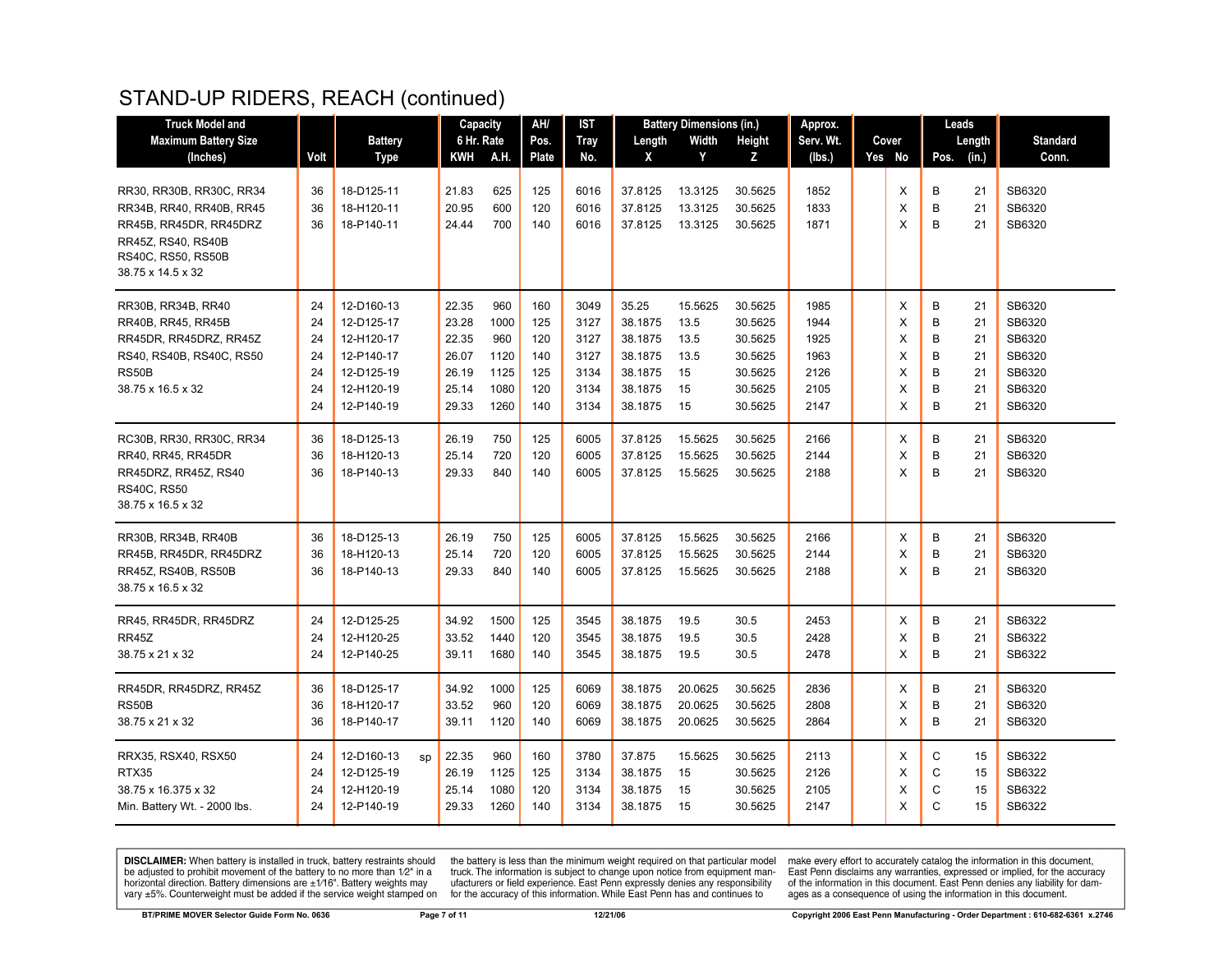## STAND-UP RIDERS, REACH (continued)

| <b>Truck Model and</b>       |      |                  | Capacity   |      | AH/   | <b>IST</b>  |         | <b>Battery Dimensions (in.)</b> |         | Approx.   |          | Leads              |                 |
|------------------------------|------|------------------|------------|------|-------|-------------|---------|---------------------------------|---------|-----------|----------|--------------------|-----------------|
| <b>Maximum Battery Size</b>  |      | <b>Battery</b>   | 6 Hr. Rate |      | Pos.  | <b>Tray</b> | Length  | Width                           | Height  | Serv. Wt. | Cover    | Length             | <b>Standard</b> |
| (Inches)                     | Volt | <b>Type</b>      | KWH        | A.H. | Plate | No.         | X       | Y                               | z       | (lbs.)    | Yes No   | (in.)<br>Pos.      | Conn.           |
|                              |      |                  |            |      |       |             |         |                                 |         |           |          |                    |                 |
| RDX30, RRX35, RRX45          | 36   | 18-D125-13       | 26.19      | 750  | 125   | 6005        | 37.8125 | 15.5625                         | 30.5625 | 2166      | X        | C<br>15            | SB6320          |
| RSX40, RSX50, RTX30DR        | 36   | 18-H120-13       | 25.14      | 720  | 120   | 6005        | 37.8125 | 15.5625                         | 30.5625 | 2144      | X        | C<br>15            | SB6320          |
| RTX35, RTX45                 | 36   | 18-P140-13       | 29.33      | 840  | 140   | 6005        | 37.8125 | 15.5625                         | 30.5625 | 2188      | X        | C<br>15            | SB6320          |
| 38.75 x 16.375 x 32          |      |                  |            |      |       |             |         |                                 |         |           |          |                    |                 |
| RDX30, RRX45, RTX45          | 36   | 18-D125-17       | 34.92      | 1000 | 125   | 6069        | 38.1875 | 20.0625                         | 30.5625 | 2836      | X        | C<br>15            | SB6320          |
| 38.75 x 20.875 x 32          | 36   | 18-H120-17       | 33.52      | 960  | 120   | 6069        | 38.1875 | 20.0625                         | 30.5625 | 2808      | X        | $\mathbf C$<br>15  | SB6320          |
|                              | 36   | 18-P140-17       | 39.11      | 1120 | 140   | 6069        | 38.1875 | 20.0625                         | 30.5625 | 2864      | X        | $\mathsf{C}$<br>15 | SB6320          |
| RCX30                        | 36   | 18-D125-13       | 26.19      | 750  | 125   | 6005        | 37.8125 | 15.5625                         | 30.5625 | 2166      | Χ        | С<br>25            | SB6320          |
| 38.875 x 16.0625 x 31.5      | 36   | 18-H120-13       | 25.14      | 720  | 120   | 6005        | 37.8125 | 15.5625                         | 30.5625 | 2144      | X        | $\mathbf C$<br>25  | SB6320          |
|                              | 36   | 18-P140-13       | 29.33      | 840  | 140   | 6005        | 37.8125 | 15.5625                         | 30.5625 | 2188      | X        | C<br>25            | SB6320          |
|                              |      |                  |            |      |       |             |         |                                 |         |           |          |                    |                 |
| RCX35                        | 36   | 18-D125-15       | 30.56      | 875  | 125   | 6045        | 38.1875 | 17.8125                         | 30.5625 | 2486      | X        | $\mathbf C$<br>25  | SB6320          |
| 38.875 x 18.3125 x 31.5      | 36   | 18-H120-15       | 29.33      | 840  | 120   | 6045        | 38.1875 | 17.8125                         | 30.5625 | 2461      | X        | C<br>25            | SB6320          |
|                              | 36   | 18-P140-15       | 34.22      | 980  | 140   | 6045        | 38.1875 | 17.8125                         | 30.5625 | 2511      | X        | $\mathsf{C}$<br>25 | SB6320          |
| RCX40, RCX45, RCX50          | 36   | 18-D125-17       | 34.92      | 1000 | 125   | 6069        | 38.1875 | 20.0625                         | 30.5625 | 2836      | X        | $\mathbf C$<br>25  | SB6320          |
| 38.875 x 20.75 x 31.5        | 36   | 18-H120-17       | 33.52      | 960  | 120   | 6069        | 38.1875 | 20.0625                         | 30.5625 | 2808      | X        | $\mathbf C$<br>25  | SB6320          |
|                              | 36   | 18-P140-17       | 39.11      | 1120 | 140   | 6069        | 38.1875 | 20.0625                         | 30.5625 | 2864      | X        | $\mathsf{C}$<br>25 | SB6320          |
| RRX35, RSX40, RTX35          | 24   | 12-D125-15       | 20.37      | 875  | 125   | 3036        | 35.0625 | 12.875                          | 30.5    | 1651      | Χ        | С<br>15            | SB6322          |
| 38.75 x 14.375 x 32          | 24   | 12-H120-15       | 19.56      | 840  | 120   | 3036        | 35.0625 | 12.875                          | 30.5    | 1634      | X        | $\mathsf C$<br>15  | SB6322          |
|                              | 24   | 12-P140-15       | 22.81      | 980  | 140   | 3036        | 35.0625 | 12.875                          | 30.5    | 1668      | X        | $\mathsf{C}$<br>15 | SB6322          |
|                              | 24   | 12-D125-17       | 23.28      | 1000 | 125   | 3127        | 38.1875 | 13.5                            | 30.5625 | 1944      | X        | $\mathsf{C}$<br>15 | SB6322          |
|                              | 24   | 12-H120-17       | 22.35      | 960  | 120   | 3127        | 38.1875 | 13.5                            | 30.5625 | 1925      | X        | $\mathsf{C}$<br>15 | SB6322          |
|                              | 24   | 12-P140-17       | 26.07      | 1120 | 140   | 3127        | 38.1875 | 13.5                            | 30.5625 | 1963      | X        | $\mathsf{C}$<br>15 | SB6322          |
| RRX35, RSX40, RTX35          | 36   | 18-D125-11       | 21.83      | 625  | 125   | 6016        | 37.8125 | 13.3125                         | 30.5625 | 1852      | X        | C<br>15            | SB6320          |
| 38.75 x 14.375 x 32          | 36   | 18-H120-11       | 20.95      | 600  | 120   | 6016        | 37.8125 | 13.3125                         | 30.5625 | 1833      | X        | C<br>15            | SB6320          |
|                              | 36   | 18-P140-11       | 24.44      | 700  | 140   | 6016        | 37.8125 | 13.3125                         | 30.5625 | 1871      | $\times$ | $\mathsf{C}$<br>15 | SB6320          |
|                              |      |                  |            |      |       |             |         |                                 |         |           |          |                    |                 |
| RTX35                        | 24   | 12-D160-13<br>sp | 22.35      | 960  | 160   | 3780        | 37.875  | 15.5625                         | 30.5625 | 2113      | X        | С<br>15            | SB6322          |
| 38.75 x 16.375 x 32          | 24   | 12-D125-19       | 26.19      | 1125 | 125   | 3134        | 38.1875 | 15                              | 30.5625 | 2126      | X        | $\mathbf C$<br>15  | SB6322          |
| <b>Optional Compartment</b>  | 24   | 12-H120-19       | 25.14      | 1080 | 120   | 3134        | 38.1875 | 15                              | 30.5625 | 2105      | X        | C<br>15            | SB6322          |
| Min. Battery Wt. - 2000 lbs. | 24   | 12-P140-19       | 29.33      | 1260 | 140   | 3134        | 38.1875 | 15                              | 30.5625 | 2147      | X        | C<br>15            | SB6322          |
|                              |      |                  |            |      |       |             |         |                                 |         |           |          |                    |                 |

**DISCLAIMER:** When battery is installed in truck, battery restraints should be adjusted to prohibit movement of the battery to no more than  $12^v$  in a horizontal direction. Battery dimensions are  $\pm 1/16^v$ . Battery wei

the battery is less than the minimum weight required on that particular model<br>truck. The information is subject to change upon notice from equipment man-<br>ufacturers or field experience. East Penn expressly denies any respo for the accuracy of this information. While East Penn has and continues to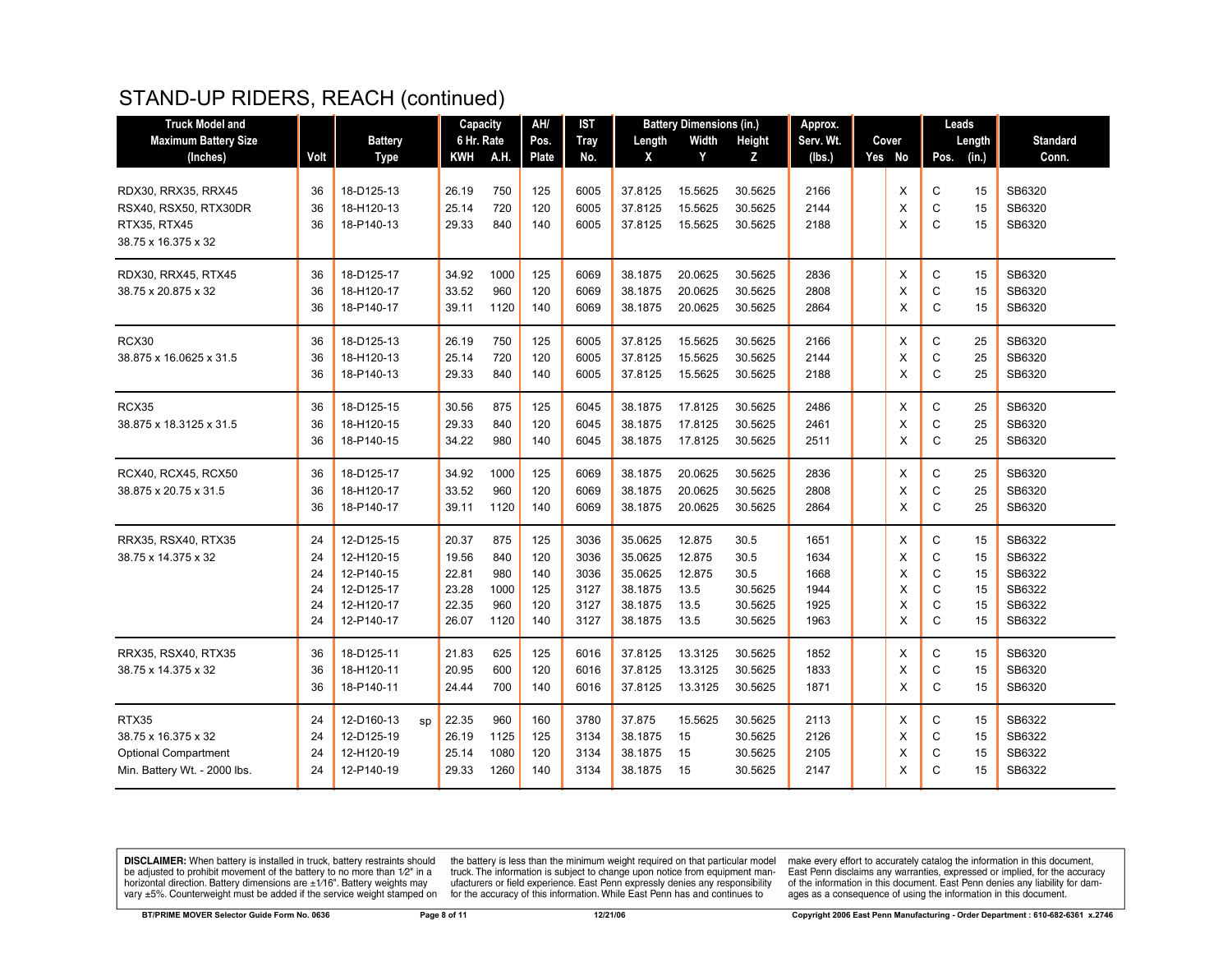## STAND-UP RIDERS, REACH (continued)

| <b>Truck Model and</b>      |      |                | Capacity   |      | AH/   | <b>IST</b> |         | <b>Battery Dimensions (in.)</b> |         | Approx.   |     |       |             | Leads                 |                 |
|-----------------------------|------|----------------|------------|------|-------|------------|---------|---------------------------------|---------|-----------|-----|-------|-------------|-----------------------|-----------------|
| <b>Maximum Battery Size</b> |      | <b>Battery</b> | 6 Hr. Rate |      | Pos.  | Trav       | Length  | Width                           | Height  | Serv. Wt. |     | Cover |             | Length $\blacksquare$ | <b>Standard</b> |
| (Inches)                    | Volt | Type           | KWH        | A.H. | Plate | No.        | A       |                                 |         | (lbs.)    | Yes | No    | Pos.        | (in.)                 | Conn.           |
|                             |      |                |            |      |       |            |         |                                 |         |           |     |       |             |                       |                 |
| RTX35                       | 36   | 18-D125-13     | 26.19      | 750  | 125   | 6005       | 37.8125 | 15.5625                         | 30.5625 | 2166      |     | ㅅ     | $\sim$<br>◡ | 15                    | SB6320          |
| 38.75 x 16.375 x 32         | 36   | 18-H120-13     | 25.14      | 720  | 120   | 6005       | 37.8125 | 15.5625                         | 30.5625 | 2144      |     | ㅅ     | $\sim$<br>U | 15                    | SB6320          |
| <b>Optional Compartment</b> | 36   | 18-P140-13     | 29.33      | 840  | 140   | 6005       | 37.8125 | 15.5625                         | 30.5625 | 2188      |     | ㅅ     | $\sim$<br>U | 15                    | SB6320          |
|                             |      |                |            |      |       |            |         |                                 |         |           |     |       |             |                       |                 |
| <b>RTX</b>                  | 36   | 18-D125-17     | 34.92      | 1000 | 125   | 6069       | 38.1875 | 20.0625                         | 30.5625 | 2836      |     | ⋏     | $\sim$<br>U | 15                    | SB6320          |
| 38.75 x 20.875 x 32         | 36   | 18-H120-17     | 33.52      | 960  | 120   | 6069       | 38.1875 | 20.0625                         | 30.5625 | 2808      |     | ㅅ     | $\sim$<br>U | 15                    | SB6320          |
| <b>Optional Compartment</b> | 36   | 18-P140-17     | 39.11      | 1120 | 140   | 6069       | 38.1875 | 20.0625                         | 30.5625 | 2864      |     | ㅅ     | $\sim$<br>◡ | 15                    | SB6320          |
|                             |      |                |            |      |       |            |         |                                 |         |           |     |       |             |                       |                 |

sp - Special tray IST3780 includes steel plates added for minimum weight requirement.

H - Designates (H-Series battery type), Hydrasaver Product - Extended Watering Series.

## NARROW AISLE REACH/TURRET TRUCK

| <b>Truck Model and</b>                                                           |                                  |                                                                            |                                  | <b>Capacity</b>                                    |                                        | AH/                                    | <b>IST</b>                                   |                                                                | <b>Battery Dimensions (in.)</b>                          |                                                             | Approx.                                      |     |             | Leads                                                                |                                                          |
|----------------------------------------------------------------------------------|----------------------------------|----------------------------------------------------------------------------|----------------------------------|----------------------------------------------------|----------------------------------------|----------------------------------------|----------------------------------------------|----------------------------------------------------------------|----------------------------------------------------------|-------------------------------------------------------------|----------------------------------------------|-----|-------------|----------------------------------------------------------------------|----------------------------------------------------------|
| <b>Maximum Battery Size</b>                                                      |                                  | <b>Battery</b>                                                             |                                  | 6 Hr. Rate                                         |                                        | Pos.                                   | <b>Tray</b>                                  | Length                                                         | Width                                                    | Height                                                      | Serv. Wt.                                    |     | Cover       | Length                                                               | <b>Standard</b>                                          |
| (Inches)                                                                         | Volt                             | Type                                                                       |                                  | KWH                                                | A.H.                                   | Plate                                  | No.                                          | X                                                              | Y                                                        | z                                                           | (Ibs.)                                       | Yes | No          | Pos.<br>(in.)                                                        | Conn.                                                    |
| RT30, RT35, RT45<br>"Compact"<br>41.5 x 13.5 x 34.5                              | 48<br>48<br>48                   | 24-D125-7<br>24-H120-7<br>24-P140-7                                        | SD<br>SD<br>sp                   | 17.46<br>16.76<br>19.56                            | 375<br>360<br>420                      | 125<br>120<br>140                      | 7227<br>7227<br>7227                         | 40.9375<br>40.9375<br>40.9375                                  | 13.375<br>13.375<br>13.375                               | 34.5<br>34.5<br>34.5                                        | 1683<br>1666<br>1700                         |     | X<br>X      | Mounted*<br>Mounted*<br>Mounted*                                     | SB6321<br>SB6321<br>SB6321                               |
| RT30, RT35, RT45<br>"Compact"<br>41.5 x 17 x 34.5<br><b>Optional Compartment</b> | 48<br>48<br>48                   | 24-D125-9<br>24-H120-9<br>24-P140-9                                        | SD<br>SD<br>sp                   | 23.28<br>22.35<br>26.07                            | 500<br>480<br>560                      | 125<br>120<br>140                      | 7301<br>7301<br>7301                         | 40.9375<br>40.9375<br>40.9375                                  | 16.9375<br>16.9375<br>16.9375                            | 34.5<br>34.5<br>34.5                                        | 2088<br>2067<br>2109                         |     | X<br>х      | Mounted*<br>Mounted*<br>Mounted*                                     | SB6321<br>SB6321<br>SB6321                               |
| RRN <sub>2</sub><br>41.5 x 13.5 x 36.4375                                        | 48<br>48<br>48<br>48<br>48<br>48 | 24-D125-7<br>24-D125-7<br>24-H120-7<br>24-H120-7<br>24-P140-7<br>24-P140-7 | sp<br>SD<br>sp<br>sp<br>SD<br>SD | 17.46<br>17.46<br>16.76<br>16.76<br>19.56<br>19.56 | 375<br>375<br>360<br>360<br>420<br>420 | 125<br>125<br>120<br>120<br>140<br>140 | 7358<br>7348<br>7358<br>7348<br>7358<br>7348 | 40.9375<br>40.9375<br>40.9375<br>40.9375<br>40.9375<br>40.9375 | 13.375<br>13.375<br>13.375<br>13.375<br>13.375<br>13.375 | 36.4375<br>35.625<br>36.4375<br>35.625<br>36.4375<br>35.625 | 1701<br>1677<br>1684<br>1660<br>1718<br>1694 |     | X<br>X<br>x | Mounted*<br>Mounted*<br>Mounted*<br>Mounted*<br>Mounted*<br>Mounted* | SB6321<br>SB6321<br>SB6321<br>SB6321<br>SB6321<br>SB6321 |
| RRN3<br>41.5 x 17 x 36.4375                                                      |                                  |                                                                            |                                  |                                                    |                                        |                                        |                                              |                                                                |                                                          |                                                             |                                              |     |             | Mounted*                                                             | SB6321                                                   |

**DISCLAIMER:** When battery is installed in truck, battery restraints should be adjusted to prohibit movement of the battery to no more than 1/2" in a horizontal direction. Battery dimensions are  $\pm 1/16$ ". Battery weights may vary ±5%. Counterweight must be added if the service weight stamped on

the battery is less than the minimum weight required on that particular model<br>truck. The information is subject to change upon notice from equipment manufacturers or field experience. East Penn expressly denies any responsibility for the accuracy of this information. While East Penn has and continues to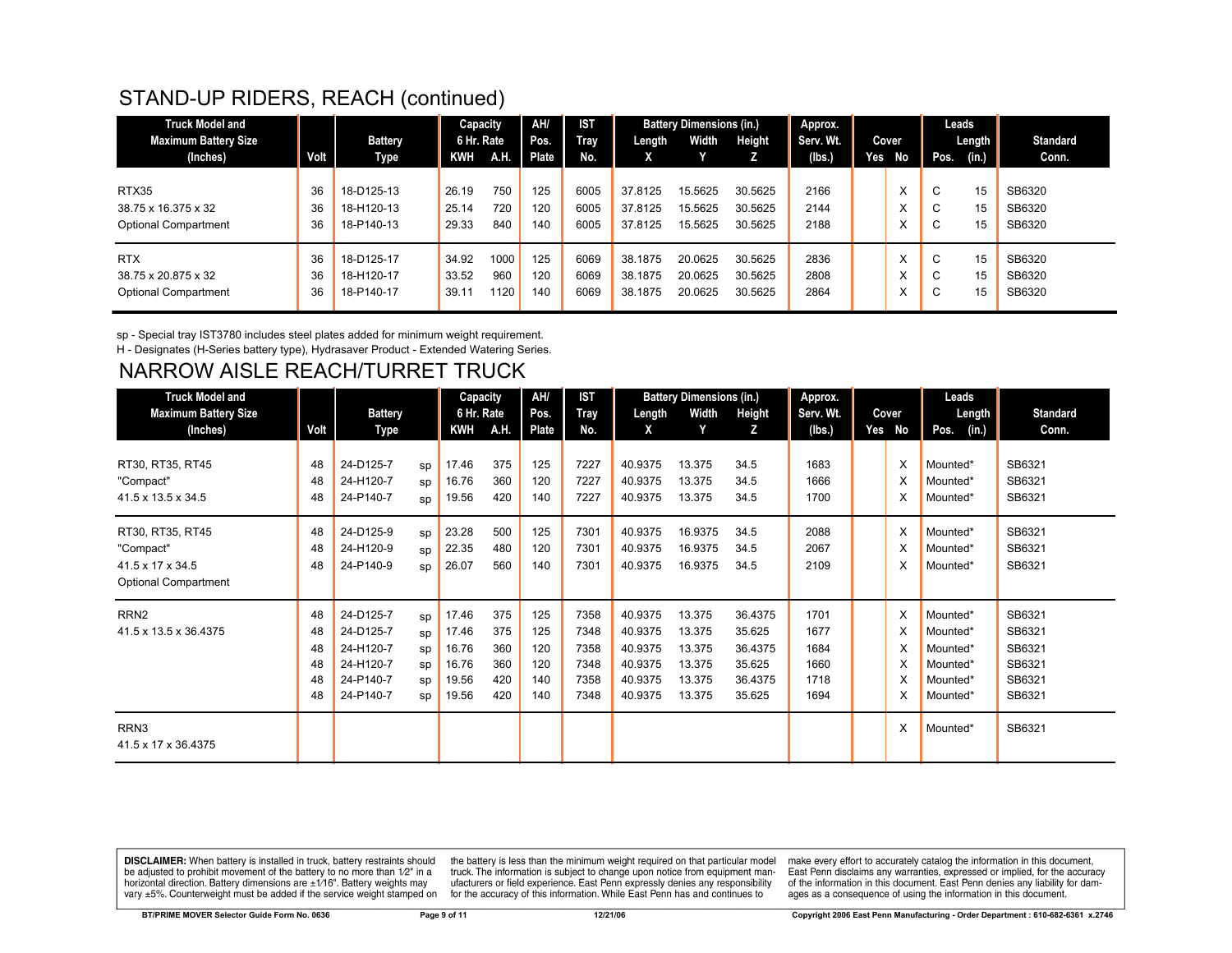## NARROW AISLE REACH/TURRET TRUCK (continued)

| <b>Truck Model and</b>                                                                                                                                                                       |      |                        | Capacity               | AH/           | <b>IST</b>         | <b>Battery Dimensions (in.)</b>          | Approx.             |  |                 | Leads                |                          |
|----------------------------------------------------------------------------------------------------------------------------------------------------------------------------------------------|------|------------------------|------------------------|---------------|--------------------|------------------------------------------|---------------------|--|-----------------|----------------------|--------------------------|
| <b>Maximum Battery Size</b><br>(Inches)                                                                                                                                                      | Volt | <b>Battery</b><br>Type | 6 Hr. Rate<br>KWH A.H. | Pos.<br>Plate | <b>Tray</b><br>No. | Width<br>Length<br>Height<br>X<br>Y<br>Z | Serv. Wt.<br>(Ibs.) |  | Cover<br>Yes No | Length<br>Pos. (in.) | <b>Standard</b><br>Conn. |
| RRB2, RRB3, RRB5, RRB6<br>RRB7, RRB8, RRE2, RRE3<br>RRE5, RRE6, RRE7, RRE8<br>RT30, RT35, RT40, RT45<br>RT50, TRT22, TRT28<br>TRT33<br>47.75 x 11 x 33                                       |      |                        |                        |               |                    |                                          |                     |  | X               | Mounted*             | SB6321                   |
| RRB2, RRB3, RRB5, RRB6<br>RRB7, RRB8, RRE2, RRE3<br>RRE5, RRE6, RRE7, RRE8<br>RT30, RT30C, RT35, RT35C<br>RT40, RT40C, RT44, RT44C<br>RT45, RT50, TRT22, TRT28<br>TRT33<br>47.75 x 13.5 x 33 |      |                        |                        |               |                    |                                          |                     |  | $\times$        | Mounted*             | SB6321                   |
| RRB2, RRB3, RRB5, RRB6<br>RRB7, RRB8, RRE2, RRE3<br>RRE5, RRE6, RRE7, RRE8<br>RT30, RT30C, RT35, RT35C<br>RT40, RT44, RT44C, RT45<br>RT50, TRT22, TRT28<br>TRT33<br>47.75 x 16.5 x 33        |      |                        |                        |               |                    |                                          |                     |  | X               | Mounted*             | SB6321                   |
| RRB2, RRB3, RRB5, RRB6<br>RRB7, RRB8, RRE2, RRE3<br>RRE5, RRE6, RRE7, RRE8<br>RT30, RT35, RT40, RT45<br>RT50, TRT22, TRT28<br>TRT33<br>47.75 x 19.5625 x 33                                  |      |                        |                        |               |                    |                                          |                     |  | X               | Mounted*             | SB6321                   |

\* Consult Factory

\* Conforms to European Standards with Retaining Hook and Special Machined Tray Bottom Accessories.

sp - Special tray IST7227 includes retaining hook and machined bottom rails for RT30.

sp - Special tray IST7301 includes retaining hook and machined bottom rails for RT30.

sp - Special tray IST7348 includes retaining hook and bottom plates for RRN2 with side roll out.

sp - Special tray IST7358 includes retaining hook and machined bottom rails for RRN2 with keys.

H - Designates (H-Series battery type), Hydrasaver Product - Extended Watering Series.

**DISCLAIMER:** When battery is installed in truck, battery restraints should be adjusted to prohibit movement of the battery to no more than 1/2" in a horizontal direction. Battery dimensions are  $\pm 1/16$ ". Battery weights may vary ±5%. Counterweight must be added if the service weight stamped on

the battery is less than the minimum weight required on that particular model truck. The information is subject to change upon notice from equipment manufacturers or field experience. East Penn expressly denies any responsibility for the accuracy of this information. While East Penn has and continues to